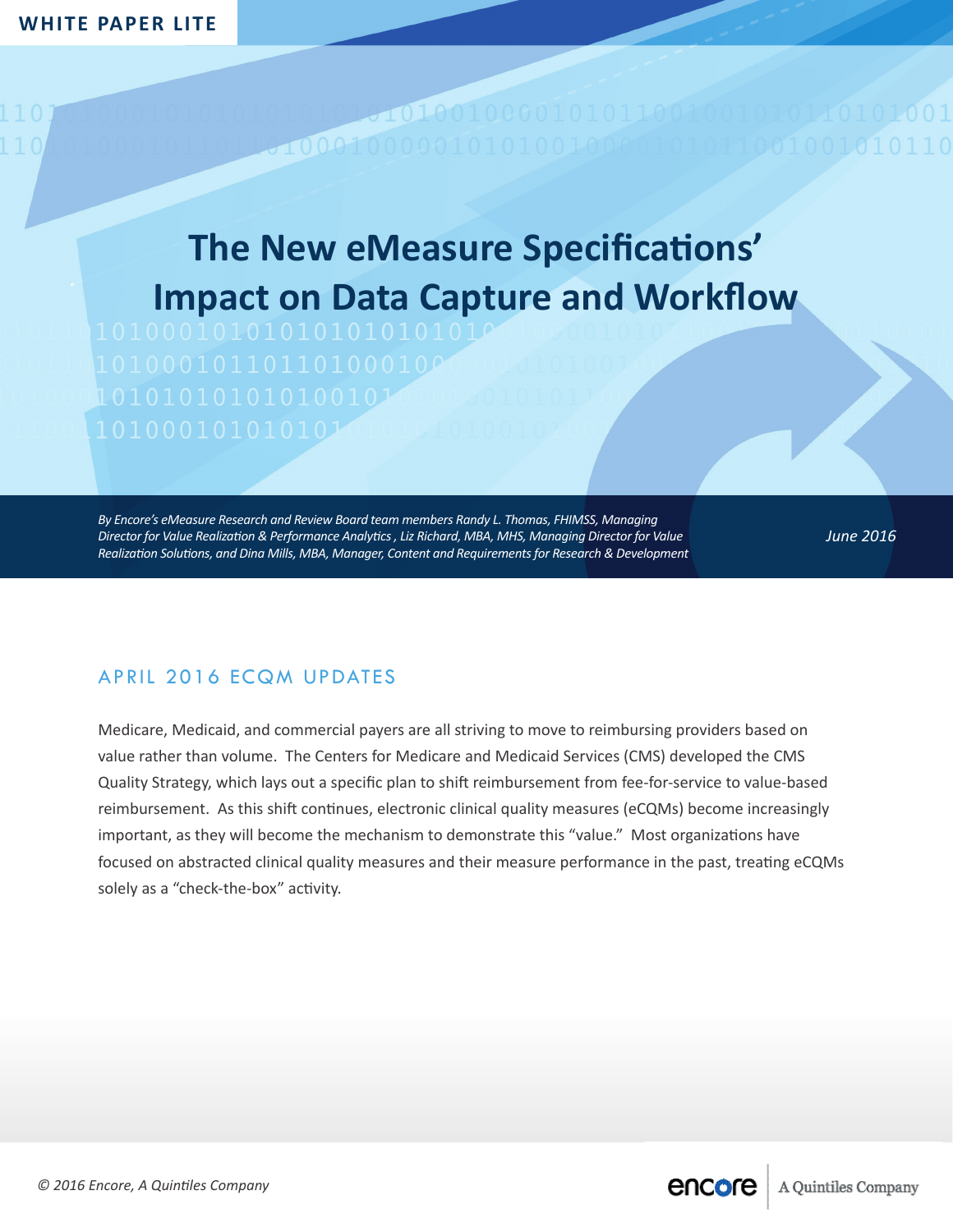In 2016, the Hospital Inpatient Quality Reporting (IQR) Program made a significant shift, requiring a small number of eCQMs to be submitted electronically, in addition to their abstracted version. CMS has proposed to require the electronic submission of eCQMs in CY 2017 for the Hospital IQR program, but it is proposed to remain optional for the Meaningful Use (MU) program.<sup>1</sup> The accelerating focus on value uses eCQMs as the vehicle, requiring organizations to understand, monitor, and improve their eCQM measure performance. Each year, new measure specifications are released. These new measure specifications must be reviewed, and the impact on data capture and workflow must be identified and addressed to ensure accurate measure results.

The annual update of eCQM specification updates for the 2014 Clinical Quality Measures was published on April 6, 2016. This update included changes to 29 Eligible Hospital (EH) measures and 64 Eligible Professional (EP) measure specifications. Electronic reporting of CQMs for MU and other quality reporting programs, such as Hospital IQR or the Merit-based Incentive Payment System (MIPS), will require the use of these updated measure specifications beginning in January 2017. As some of the changes to eCQM definitions will require new or modified data definitions, organizations need to understand what workflow changes are needed in their CEHRT to ensure accurate measure calculation in the new reporting year.

## ELIGIBLE HOSPITALS

First, CMS is proposing to reduce the number of EH eCQMs from 29 to 16, some of which may not have previously been in scope for a given organization. If they were not supported previously, these measures will require evaluation of the CEHRT build, data capture, clinical workflows, and clinician adoption to determine any issues with "new" measures – all in time for data collection beginning on January 1, 2017. The 16 remaining measures proposed are:

- AMI-8a: Primary PCI Received Within 90 Minutes of Hospital Arrival
- ED-1: Median Time from ED Arrival to ED Departure for Admitted ED Patients
- ED-2: Admit Decision Time to ED Departure Time for Admitted Patients
- ED-3: Median Time from ED Arrival to ED Departure for Discharged ED Patients<sup>2</sup>

<sup>1</sup> The FY 2017 Inpatient Prospective Payment System (IPPS) Proposed Rule was released on April 18, 2016. The FY 2017 IPPS Final Rule is expected to be released in early-August 2016. This rule will finalize any changes to eCQM reporting and electronic submission for both the IQR and MU programs.

<sup>&</sup>lt;sup>2</sup> ED-3 is included only for attestation in the MU program. As an outpatient measure, it is not included in the Hospital IQR program, and therefore cannot be submitted electronically through QualityNet.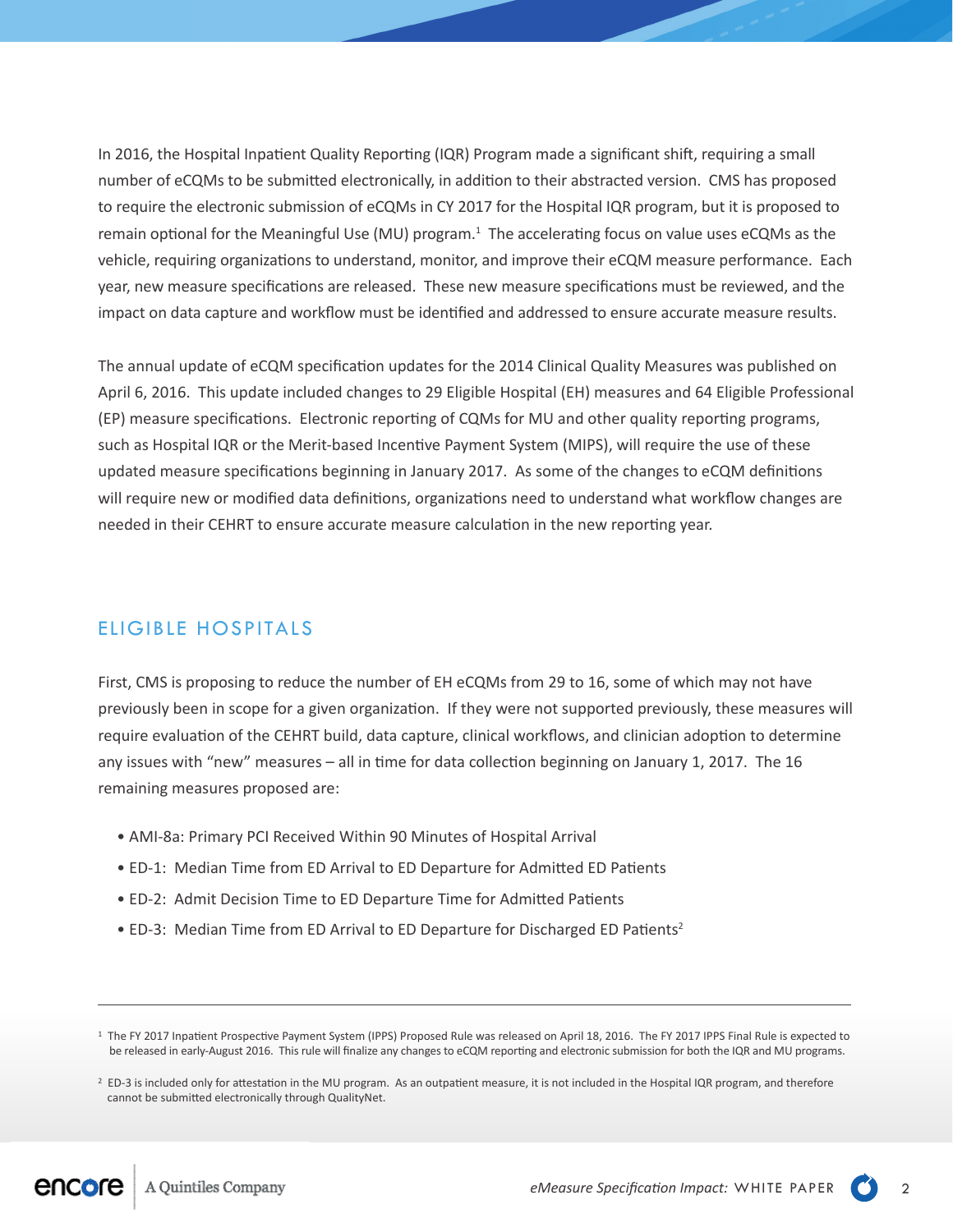- EHDI-1a: Hearing Screening Prior to Hospital Discharge
- HMPC: Home Management Plan of Care Document Given to Patient/Caregiver
- PC-01: Elective Delivery
- PC-05: Exclusive Breast Milk Feeding
- STK-2: Discharged on Antithrombotic Therapy
- STK-3: Anticoagulation Therapy for Atrial Fibrillation/Flutter
- STK-5: Antithrombotic Therapy by the End of Hospital Day 2
- STK-6: Discharged on Statin Medication
- STK-8: Stroke Education
- STK-10: Assessed for Rehabilitation
- VTE-1: Venous Thromboembolism Prophylaxis
- VTE-2: Intensive Care Unit Venous Thromboembolism Prophylaxis

For the 13 measures CMS has proposed to remove from the program, some organizations may choose to continue tracking them for internal reporting purposes. There are changes to these measure definitions, but since these 13 measures have either been deemed "topped out" or have feasibility issues with electronic implementation, we have not focused on them in this analysis. If an organization chooses to continue reporting on these measures, we recommend a careful analysis of the definition changes to determine what CEHRT and/or workflow changes will be required to ensure consistent, accurate capture of the data needed to support these measures. Organizations should also check with their CEHRT vendor(s) to determine if the vendor(s) will continue to support these discontinued measures.

Of the remaining 16 eCQMs, there are seven measures with changes that will likely require modifications to workflow to ensure the accurate, complete, and consistent capture of the data required. Detailed below are potential areas in the updated eCQM definitions that organizations should review. If the specified data is not captured as required by the eCQM definition, organizations should begin planning for, remediating, and implementing the necessary CEHRT and/or workflow changes immediately. Organizations should also plan for time post-implementation to address workforce adoption of these new workflows. These changes should be operational by January 1, 2017, to ensure accurate reporting of results from the beginning of the reporting period.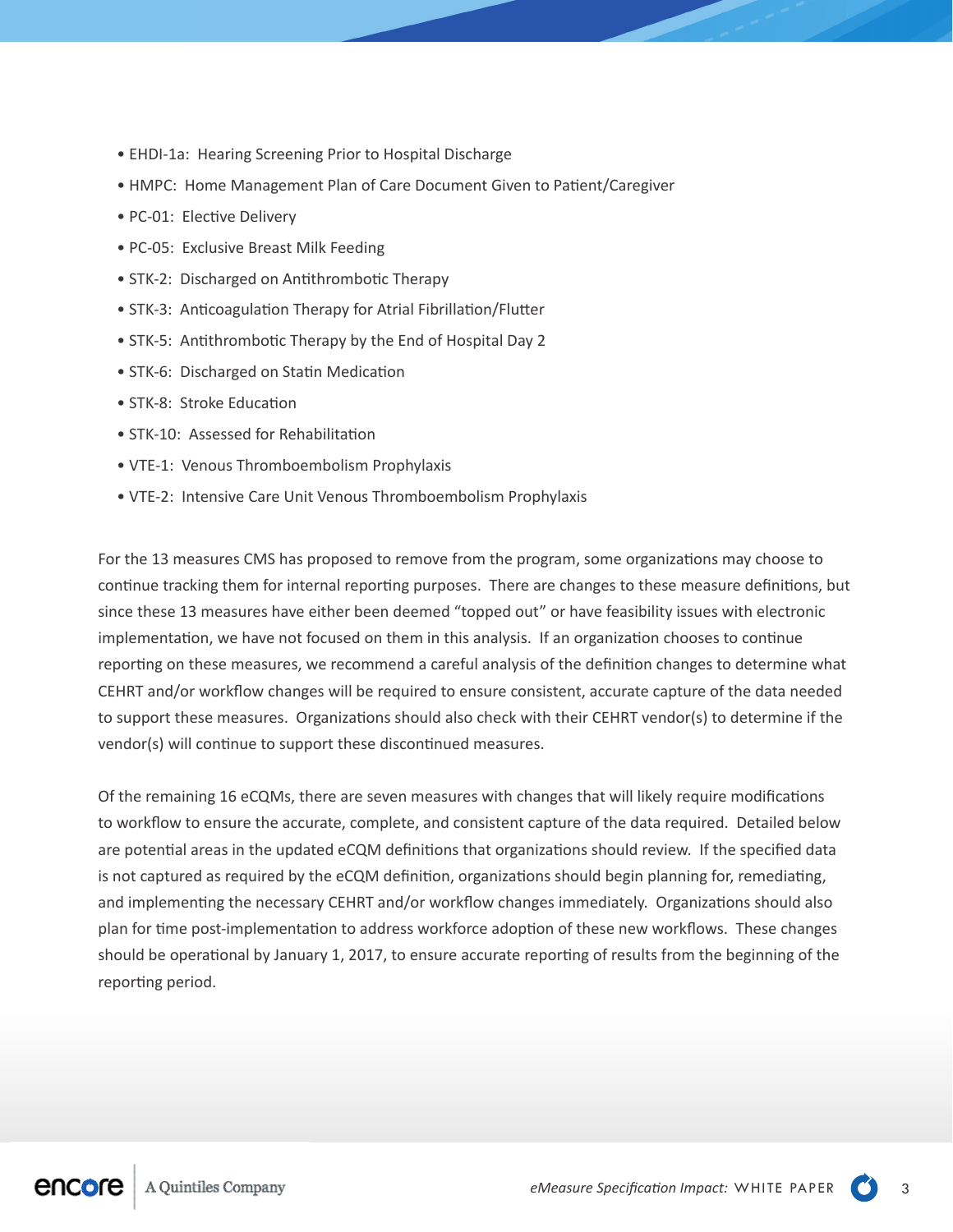- AMI-8a: Primary PCI Received Within 90 Minutes of Hospital Arrival
- Electrocardiogram (ECG) results must be captured in a structured format (i.e., not just reflected in narrative notes) for accurate denominator calculation.
	- » If a timely Percutaneous Coronary Intervention (PCI) procedure is not performed, structured data capture of the reason is required.
	- » Both admit source and arrival time must be accurate and in a structured format, including "transfer from another facility."
- ED-1: Median Time from ED Arrival to ED Departure for Admitted ED Patients
	- » Both admit source and arrival time must be accurate and in a structured format, including "transfer from another facility."
- ED-2: Admit Decision Time to ED Departure Time for Admitted Patients
	- » Both admit source and arrival time must be accurate and in a structured format, including "transfer from another facility."
- EHDI-1a: Hearing Screening Prior to Hospital Discharge
	- » Requires the structured data capture of hearing screen results for each ear.
	- » If no hearing screen was completed for each ear, structured data capture of the reason is required.
- HMPC: Home Management Plan of Care Document Given to Patient / Caregiver
	- » Requires the structured capture of the provision of the HMPC document.
	- » If no HMPC document is provided, structured capture of the reason is required.
- PC-01: Elective Delivery
	- » Requires the structured capture of mother's gestational age at time of delivery on the mother's record.
	- » Requires the structured capture of labor start on the mother's record.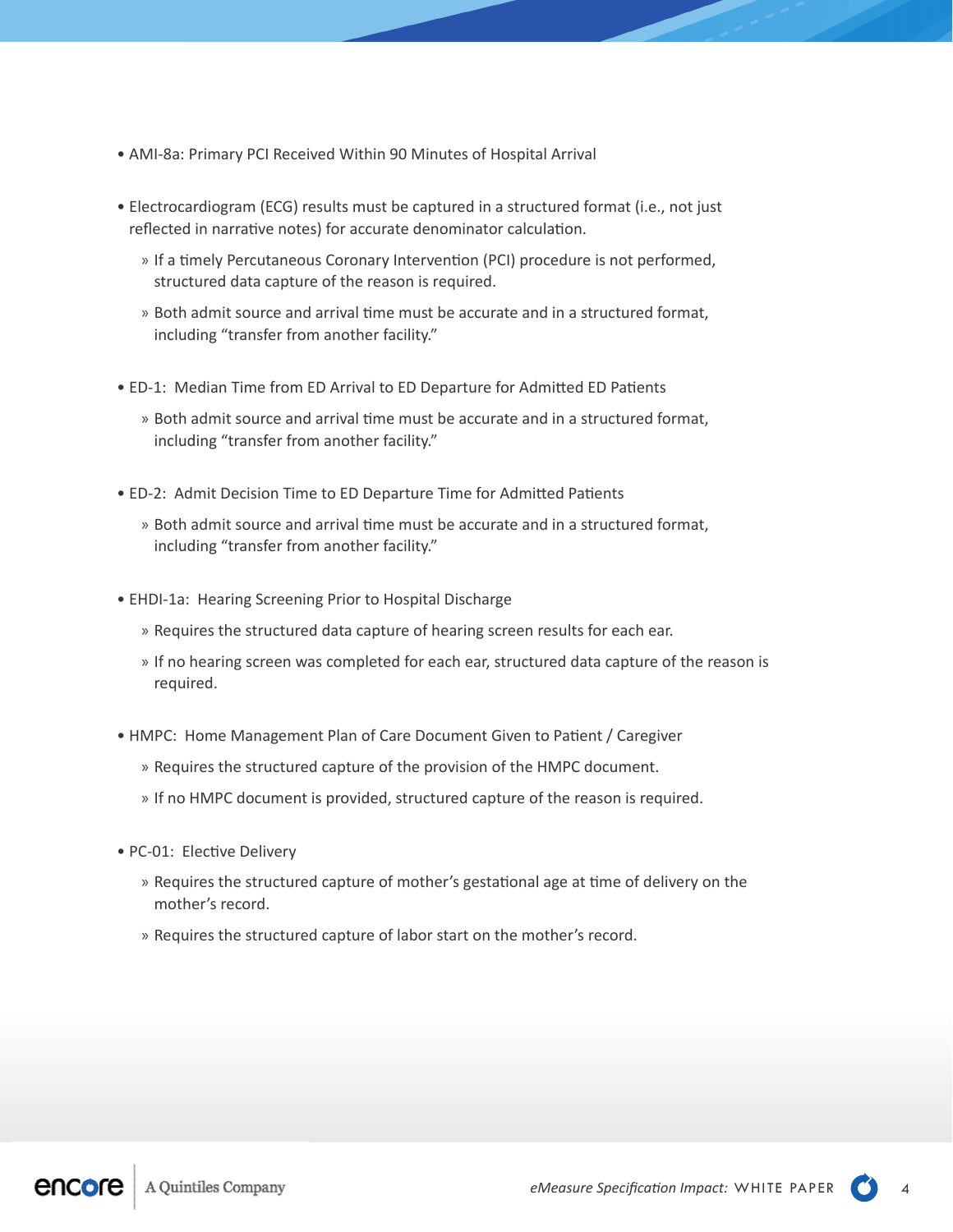- PC-05: Exclusive Breast Milk Feeding
	- » Requires the structured capture of baby's gestational age at time of delivery on the baby's record.
	- » Requires the structured capture of every feeding substance (e.g., breast milk, formula) on the baby's record.

Encore advises that organizations review the proposed changes for all 16 measures to ensure data required to calculate the measures is captured accurately and consistently in the CEHRT; however, if an organization has been diligent in monitoring eCQMs – despite previously only having to attest to their results – the above changes are likely the only areas requiring attention.

In addition to these specific measure definition changes, a few other broader changes have been made to the technical reporting requirements related to diagnoses and principal procedures. The concept of "status" has been removed from the reporting requirements; alternatively, "active" is now inferred by the absence of an abatement (i.e., end) date/time, while "inactive" or "resolved" diagnoses would have an abatement date/time present. Related to principal procedure, this is generally the procedure that is chosen post-discharge and is set as the principal procedure during the coding process. All dates/times associated with this principal procedure should reflect the actual dates/times of the procedure, including start and end date/time, as well as incision date/time.

## ELIGIBLE PROFESSIONALS

Changes to the 64 EP measures may have some impact on workflow, depending on the measures an organization chooses to report. To ensure the accurate, complete, and consistent capture of the required data, we recommend providers carefully analyze the measures selected for reporting to determine the extent of workflow or data capture change required.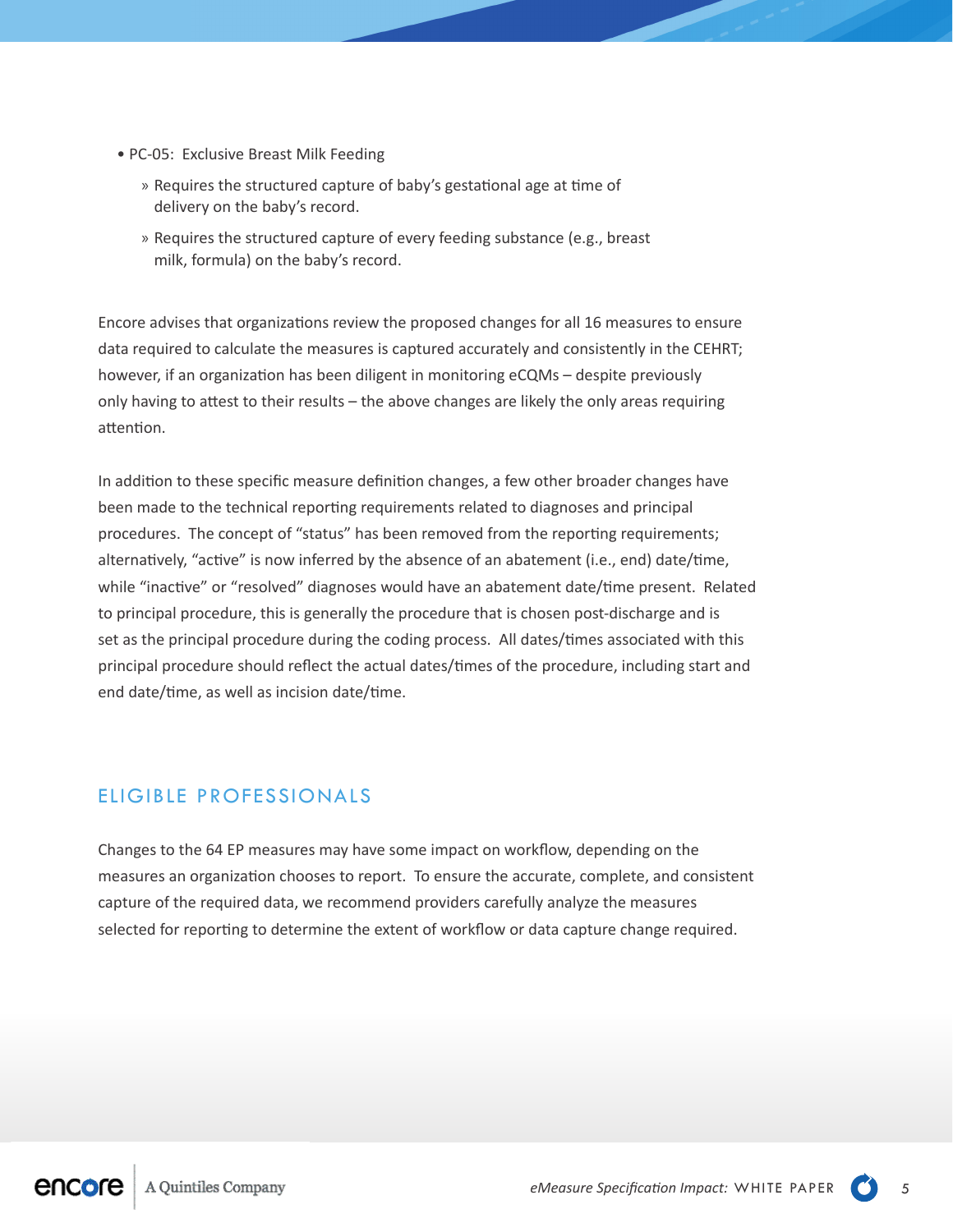Important items for consideration regarding these EP measures include:

- CMS 136: ADHD: Follow-Up Care for Children Prescribed Attention-Deficit/Hyperactivity Disorder (ADHD) Medication
	- » Measure logic change to include a 300-day constraint for limiting the cumulative medication duration in the Initial Population. The addition of this constraint to the logic aligns the population with the measure intent. Previous versions of the measure did not include this constraint, allowing the cumulative medication duration to be calculated for an unrestricted timeframe.
	- » Current measure definition allows the office visit where the initial prescription was written to also count as a follow-up visit.
- Three measures are no longer endorsed by the National Quality Forum (NQF). As such, providers may choose to no longer report on these measures. They are:
	- » CMS 126: Use of Appropriate Medications for Asthma
	- » CMS 146: Appropriate Testing for Children with Pharyngitis
	- » CMS 148: Hemoglobin A1c Test for Pediatric Patients

In conducting a deep dive analysis of 18 EP measures, the subset of 6 measures below provides an example of some potential challenges that could impact workflow and reporting results. Note that several of these measures require data that is typically captured outside of the standard clinical workflow. Providers should expect inaccurate or incomplete results if workflow remediation is not completed to support structured, electronic capture of the required data.

- CMS 69: Preventive Care and Screening: BMI Screening and Follow-Up Plan
	- » In addition to the structured capture of the body mass index (BMI) result, a structured reason concluding a patient is overweight or underweight must be documented as a reason for ordering follow-up care or appropriate medications.
- CMS 75: Children Who Have Dental Decay or Cavities
	- » Requires the presence of any dental caries to be documented as a diagnosis. Structured documentation of the finding is not acceptable for this measure.

encore A Quintiles Company

*eMeasure Specification Impact:* WHITE PAPER 6